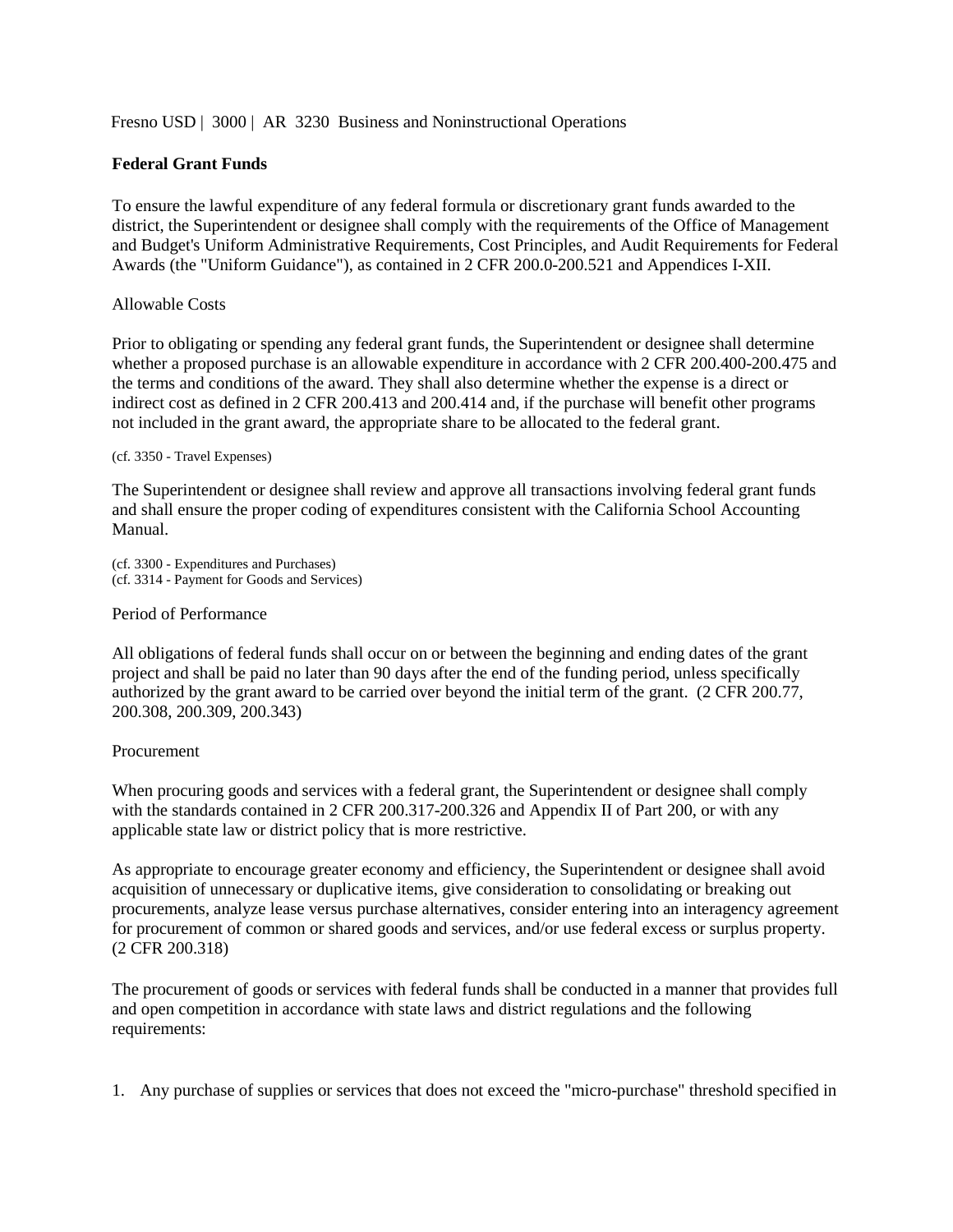48 CFR 2.101 may be awarded without soliciting competitive quotes, provided that the district considers the price to be reasonable and maintains written evidence of this reasonableness in the record of all micropurchases. (2 CFR 200.67, 200.320)

2. For any purchase that exceeds the micro-purchase threshold but is less than the bid limit required by Public Contract Code 20111, the Superintendent or designee shall utilize "small-purchase" procedures that include obtaining price or rate quotes from an adequate number of qualified sources. (2 CFR 200.320)

3. Contracts for goods or services over the bid limits required by Public Contract Code 20111 shall be awarded pursuant to California law and AR 3311 - Bids, unless exempt from bidding under the law.

(cf. 3311 - Bids)

4. If a purchase is exempt from bidding and the district's solicitation is by a request for proposals, the award may be made by either a fixed-price or cost-reimbursement type contract awarded to the entity whose proposal is most advantageous to the program, with price and other factors considered. (2 CFR 200.320)

(cf. 3312 - Contracts)

5. Procurement by noncompetitive proposals (sole sourcing) may be used only when the item is available exclusively from a single source, the need or emergency will not permit a delay resulting from competitive solicitation, the awarding agency expressly authorizes sole sourcing in response to the district's request, and/or competition is determined inadequate after solicitation of a number of sources. (2 CFR 200.320)

6. Time and materials type contracts may be used only after a determination that no other contract is suitable and if the contract includes a ceiling price that the contractor exceeds at its own risk. Time and materials type contract means a contract for which the cost is the sum of the actual cost of materials and direct labor hours charged at fixed hourly rates that reflect wages, general administrative expenses, and profit. (200.328)

For any purchase of \$25,000 or more, the Superintendent or designee shall verify that any vendor which is used to procure goods or services is not excluded or disqualified by the federal government. (2 CFR 180.220, 200.213)

All solicitations shall incorporate a clear and accurate description of the technical requirements for the material, product, or service to be procured. Such description shall not, in competitive procurements, contain features which unduly restrict competition. The description shall avoid detailed product specifications to the extent possible, but may include a statement of the qualitative nature of the material, product, or service to be procured and, when necessary, shall set forth those minimum essential characteristics and standards to which it must conform if it is to satisfy its intended use. When it is impractical or not economical to make a clear and accurate description of the technical requirements, a brand name or equivalent description may be used to define the performance or other salient requirements of procurement, clearly stating the specific features of the named brand which must be met by offers. In addition, every solicitation shall identify all requirements which the offer must fulfill and any other factors to be used in evaluating bids or proposals. (2 CFR 200.319)

The Superintendent or designee shall maintain sufficient records to document the procurement, including, but not limited to, the rationale for the method of procurement, selection of the contract type, contractor selection or rejection, and the basis for the contract price. (2 CFR 200.318)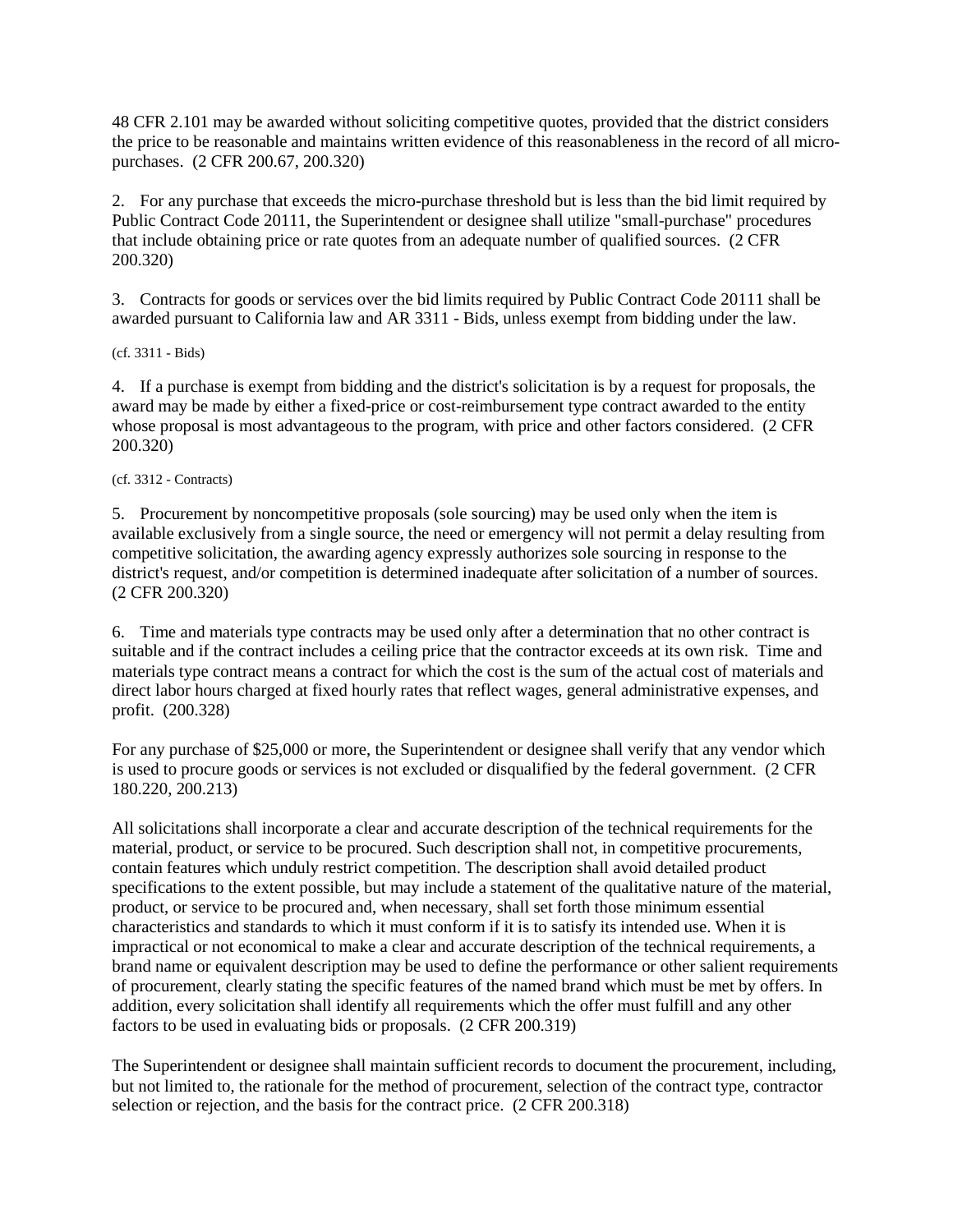The Superintendent or designee shall ensure that all contracts for purchases using federal grant funds contain the applicable contract provisions described in Appendix II to Part 200 - Contract Provisions for Non-Federal Entity Contracts Under Federal Awards. (2 CFR 200.326)

## Capital Expenditures

The Superintendent or designee shall obtain prior written approval from the awarding agency before using federal funds to make capital expenditures, including the acquisition of land, facilities, equipment, and intellectual property and expenditures to make additions, improvements, modifications, replacements, rearrangements, reinstallations, renovations, or alterations to capital assets that materially increase their value or useful life. (2 CFR 200.12, 200.13, 200.20, 200.33, 200.48, 200.58, 200.89, 200.313, 200.439)

## Conflict of Interest

No Governing Board member, district employee, or district representative shall participate in the selection, award, or administration of a contract supported by federal funds if they have a real or apparent conflict of interest, such as when they or a member of their immediate family, their partner, or an organization which employs or is about to employ any of them has a financial interest in or a tangible personal benefit from a firm considered for a contract. Such persons are prohibited from soliciting or accepting gratuities, favors, or anything of monetary value from contractors or subcontractors unless the gift is an unsolicited item of nominal value. (2 CFR 200.318)

Employees engaged in the selection, award, and administration of contracts shall also comply with BB 9270 - Conflict of Interest.

(cf. 9270 - Conflict of Interest)

### Cash Management

The Superintendent or designee shall ensure the district's compliance with 2 CFR 200.305 pertaining to payments and cash management, including compliance with applicable methods and procedures that minimize the time elapsing between the transfer of funds to the district and the district's disbursement of funds. (2 CFR 200.305)

When authorized by law, the district may receive advance payments of federal grant funds, limited to the minimum amounts needed and timed in accordance with the actual immediate cash requirements of the district for carrying out the purpose of the program or project. Except under specified conditions, the district shall maintain the advance payments in an interest-bearing account. The district shall remit interest earned on the advanced payment to the awarding agency on an annual basis, but may retain interest amounts specified in 2 CFR 200.305 for administrative expenses. (2 CFR 200.305)

When required by the awarding agency, the district shall instead submit a request for reimbursement of actual expenses incurred. The district may also request reimbursement as an alternative to receiving advance payments. (2 CFR 200.305)

The Superintendent or designee shall maintain source documentation supporting the expenditure of federal funds, such as invoices, time sheets, payroll stubs, or other appropriate documentation.

## Personnel

All district employees who are paid in full or in part with federal funds, including employees whose